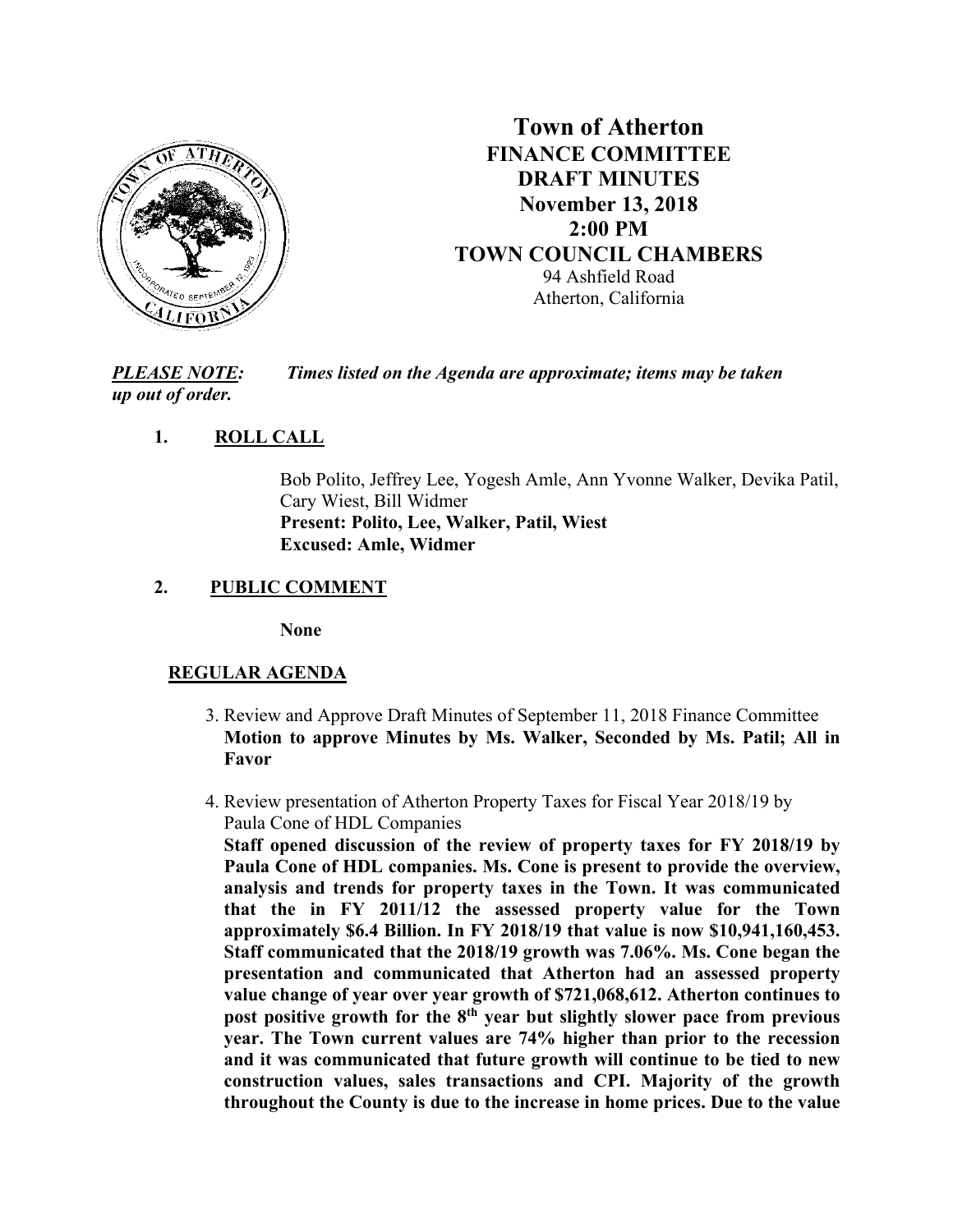**change in FY 2018/19, there is a projected increase in revenue of \$601,259. Residential home values contributed to the 7.1 growth and were largely due to the resale of residential properties to include purchase, demolition, and rebuild for sites. It was communicated that the Atherton was the 12th highest City in the County for property tax net value change of year to year growth. Ms. Cone, discussed that of all the top 40 value changes in the Town all were positive and none posted an increase of less than \$4 Million year over year. Discussion ensued on the top 5 year to year changes in property values in the Town. Residential increases are result of home sales at higher prices than the assessed values and addition of new improvements on home sites. Secured and unsecured property are estimated at \$9,114,542 per HDL analysis. The medium home price was 42.86% higher than the previous year. Ms. Cone explained that the minimum increase in revenue for FY 2018-19 would is expected of 3.80%. In order to increase revenues by 1%, additional sales transaction of \$109 Million would be needed for remainder of year. It was explained that due to value of new home construction an estimated growth of 4.5 to 5% is projected for FY 2019-20.**

 5. Review and discussion CalPERS actuarial reports as of June 30, 2017; new pension discount rate assumptions for discussion of paying down long term liabilities; if appropriate make recommendations of options for council review and consideration.

**This was a review and discussion of the June 30, 2017 CalPERS actuarial Reports. Staff communicated that in December 2016, the CalPERS board adopted assumption changes to the discount rate, reducing the rate from 7.5% to 7% over three years. Along with the discount rate changes, staff communicated CalPERS board adopted new actuarial assumption changes based on an experience study, which included retirement rates, termination rates, mortality rates, salary rate increases, and inflation. CalPERS also adopted a new asset mix that supports the 7% discount rate. Discussion focused on investment returns being the key driver on employer rates and funded status. The FY 2019/20 Employer Contribution rate for Miscellaneous Employees is 10.327%, an increase of .692%. This took into consideration the change in the discount rate assumption to 7.25%. The current FY 18/19 Employer contribution rate for Miscellaneous employees is 9.635% and the unfunded liability payment (UAL) is \$230,536. FY2019/20 contribution rate for Public Safety is 23.654%, an increase of 1.038%. The Town's employer payment of the unfunded liability for FY 2019/20 Public Safety is \$771,853. This is an increase in UAL from the current FY of \$605,433. Staff communicated if the investment return does not meet 7.25%, the actual contribution requirements for the projected FY 2020/21 will be adjusted. Discussion ensued regarding the funded status of the plans. The Plan's funded status as of June 30, 2017 for Miscellaneous Employees is currently at 75.7% with an unfunded liability of \$4,364,474. The Public Safety Employees Plan's funded status as of June 30, 2017 is currently at 72.5% with an unfunded liability of \$11,365,268. Staff explained that the**